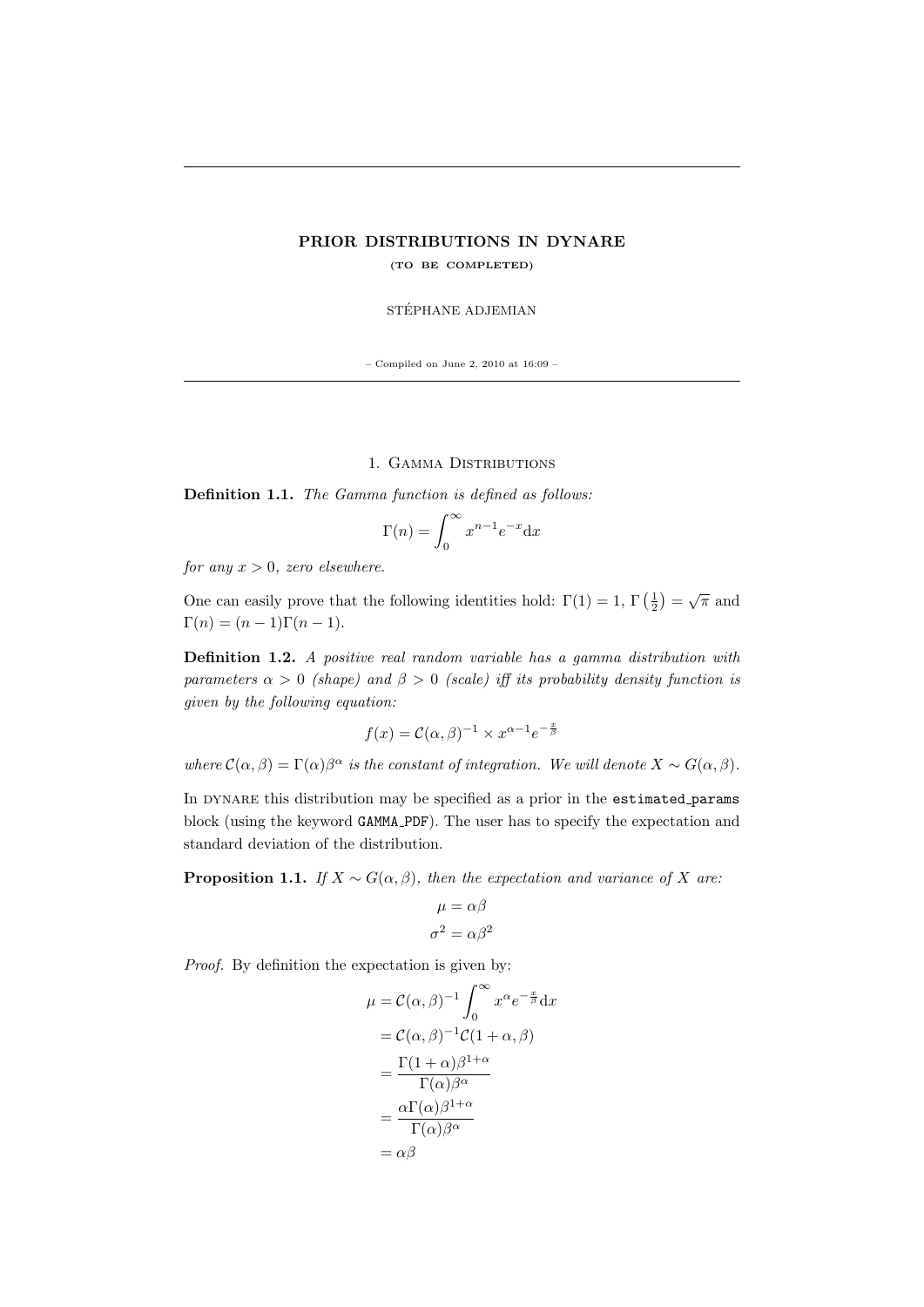By definition of the second order moment we have:

$$
\mathbb{E}[X^2] = \mathcal{C}(\alpha, \beta)^{-1} \int_0^\infty x^{\alpha+1} e^{-\frac{x}{\beta}} dx
$$
  
\n
$$
= \mathcal{C}(\alpha, \beta)^{-1} \mathcal{C}(2+\alpha, \beta)
$$
  
\n
$$
= \frac{\Gamma(2+\alpha)\beta^{2+\alpha}}{\Gamma(\alpha)\beta^{\alpha}}
$$
  
\n
$$
= \frac{(\alpha+1)\alpha\Gamma(\alpha)\beta^{2+\alpha}}{\Gamma(\alpha)\beta^{\alpha}}
$$
  
\n
$$
= \alpha(\alpha+1)\beta^2 - \alpha^2\beta^2
$$

and

$$
\sigma^2 = \alpha(\alpha + 1)\beta^2 - \alpha^2\beta^2 = \alpha\beta^2
$$

 $\Box$ 

<code>DYNARE</code> computes  $\alpha$  and  $\beta$  from these moments, we have:

(1) 
$$
\alpha = \frac{\mu^2}{\sigma^2}
$$

$$
\beta = \frac{\sigma^2}{\mu}
$$

**Proposition 1.2.** The mode of  $X \sim G(\alpha, \beta)$  is:

$$
m = \begin{cases} 0 & \text{if } \alpha \le 1, \\ (\alpha - 1)\beta & otherwise. \end{cases}
$$

Proof. We have:

$$
\frac{d}{dx}f(x) = C(\alpha, \beta)^{-1} \times \left\{ (\alpha - 1)x^{\alpha - 2}e^{-\frac{x}{\beta}} - \frac{1}{\beta}x^{\alpha - 1}e^{-\frac{x}{\beta}} \right\}
$$

$$
= C(\alpha, \beta)^{-1}x^{\alpha - 1}e^{-\frac{x}{\beta}} \times \left\{ -\frac{1 - \alpha}{x} - \frac{1}{\beta} \right\}
$$

If  $\alpha \leq 1$  the density is monotone decreasing and we have a vertical asymptote at zero. Consequently, if  $\alpha \leq 1$  we have  $m = 0$ . If  $\alpha > 1$ ,  $\frac{d}{dx}f(x)$  non negative if and only if:

$$
-\frac{1-\alpha}{x} - \frac{1}{\beta} \ge 0
$$

equivalently, we have:

$$
x \leq (\alpha - 1)\beta
$$

If the shape parameter  $\alpha$  is (strictly) greater than one, we have  $m = (\alpha - 1)\beta$ .  $\Box$ 

With an asymmetric distribution it may seem more sensible to define the parameters from the mode and the variance. We have:

 $\lambda$ 

$$
\begin{cases}\nm &= (\alpha - 1)\beta \\
\sigma^2 &= \alpha\beta^2\n\end{cases}
$$
\n
$$
\Leftrightarrow \begin{cases}\n\alpha &= 1 + \frac{m}{\beta} \\
0 &= \beta^2 + m\beta - \sigma^2\n\end{cases}
$$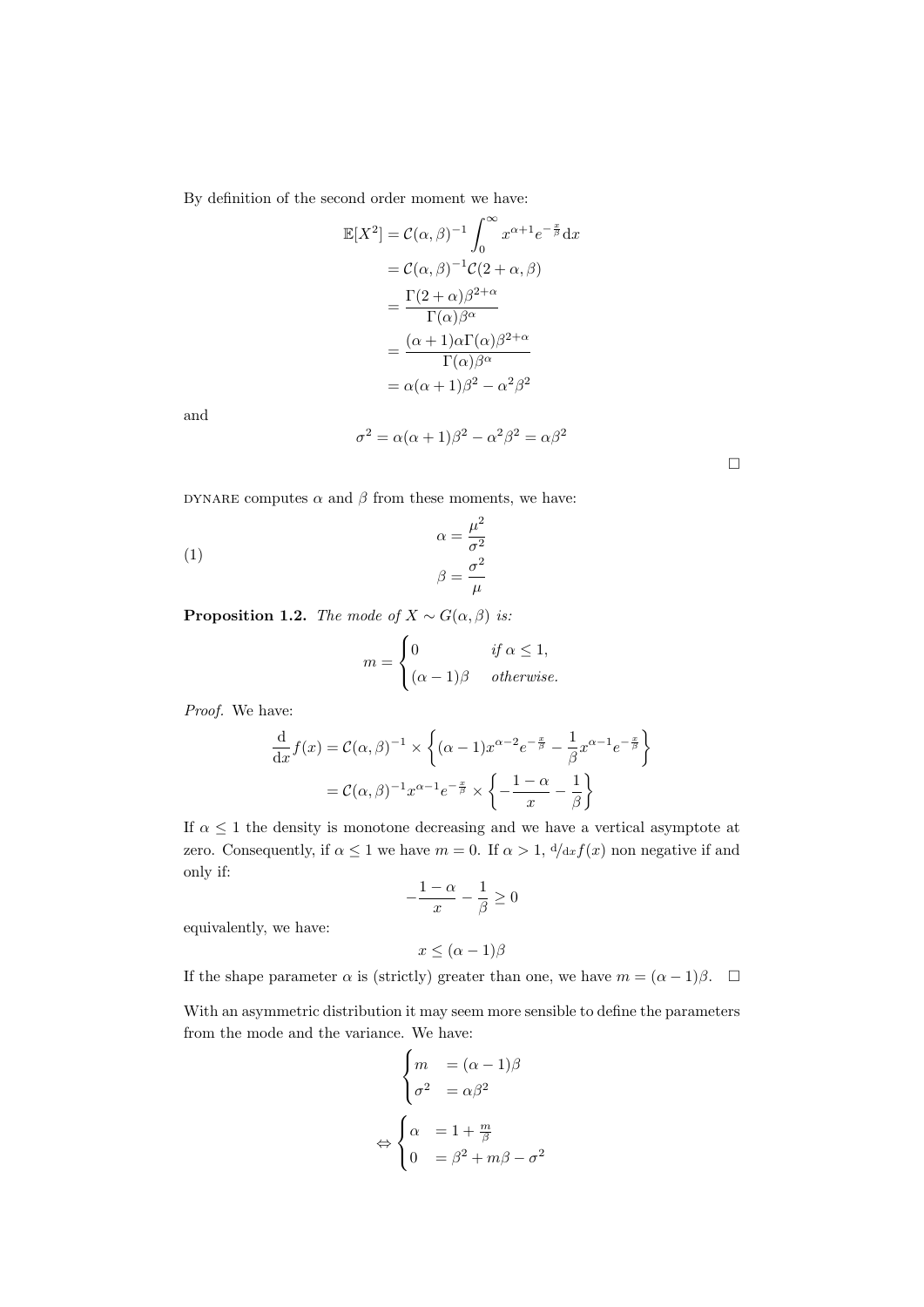One can easily check that the quadratic equation has always two distinct real solutions, one positive and one negative. We have:

(2)  

$$
\alpha = 1 - \frac{2}{1 - \sqrt{1 + 4\left(\frac{\sigma}{m}\right)^2}}
$$

$$
\beta = -\frac{m}{2} \left(1 - \sqrt{1 + 4\left(\frac{\sigma}{m}\right)^2}\right)
$$

### 1.1. Gamma type 2 & 1 distributions.

**Definition 1.3.** Let  $X > 0$  be a real random variable with a gamma distribution parametrized by a shape  $\frac{\nu}{2} > 0$  and scale  $\frac{2}{s} > 0$ . We will denote  $X \sim G_2(\nu, s) \equiv$  $G\left(\frac{\nu}{2},\frac{2}{s}\right)$  and say that X has a gamma-2 distribution.

Definition 1.4. Let  $Y =$ √  $X$  with  $X \sim G_2(\nu, s)$ , we say that Y has a gamma-1 distribution and denote  $Y \sim G_1(\nu, s)$ .

These distribution are not implemented in DYNARE, but can be easily built from the gamma distribution.

Proposition 1.3. The densities of the gamma-2 and gamma-1 are respectively:

$$
f_X(x) = C\left(\frac{\nu}{2}, \frac{2}{s}\right)^{-1} \times x^{\frac{\nu}{2}-1}e^{-\frac{sx}{2}}
$$

and

$$
f_Y(y) = \widetilde{C}\left(\frac{\nu}{2}, \frac{2}{s}\right)^{-1} y^{\nu - 1} e^{-\frac{s}{2}y^2}
$$

where  $\widetilde{\mathcal{C}}(\alpha, \beta) = \mathcal{C}(\alpha, \beta)/2$ .

Proof. The density of the gamma-2 distribution is easily obtained from density of the gamma distribution. The first two moments of the gamma-2 distribution are directly obtained from proposition [\(1.1\)](#page-0-0). The density of the gamma-1 distribution is given by:

$$
f_Y(y) = f_X(h^{-1}(y)) \times \left| \frac{\mathrm{d}}{\mathrm{d}y} h^{-1}(y) \right|
$$

where  $h(x) \equiv \sqrt{x}$  and  $f_X$  denotes the density of the gamma-2 distribution:

$$
f_X(x) = C\left(\frac{\nu}{2}, \frac{2}{s}\right)^{-1} \times x^{\frac{\nu}{2}-1} e^{-\frac{s\pi}{2}}
$$

Substituting  $f_X$  and the  $h^{-1}$  into the definition of  $f_Y$ , we get:

$$
f_Y(y) = C\left(\frac{\nu}{2}, \frac{2}{s}\right)^{-1} \times y^{\nu - 2} e^{-\frac{sy^2}{2}} \times \left|\frac{d}{dy}y^2\right|
$$

$$
\Leftrightarrow f_Y(y) = 2C\left(\frac{\nu}{2}, \frac{2}{s}\right)^{-1} y^{\nu - 2} e^{-\frac{sy^2}{2}} y
$$

so that:

(3) 
$$
f_Y(y) = \tilde{C} \left(\frac{\nu}{2}, \frac{2}{s}\right)^{-1} y^{\nu - 1} e^{-\frac{s}{2}y^2}
$$

where  $\widetilde{\mathcal{C}}(\alpha, \beta) = \mathcal{C}(\alpha, \beta)/2$  is the constant of integration.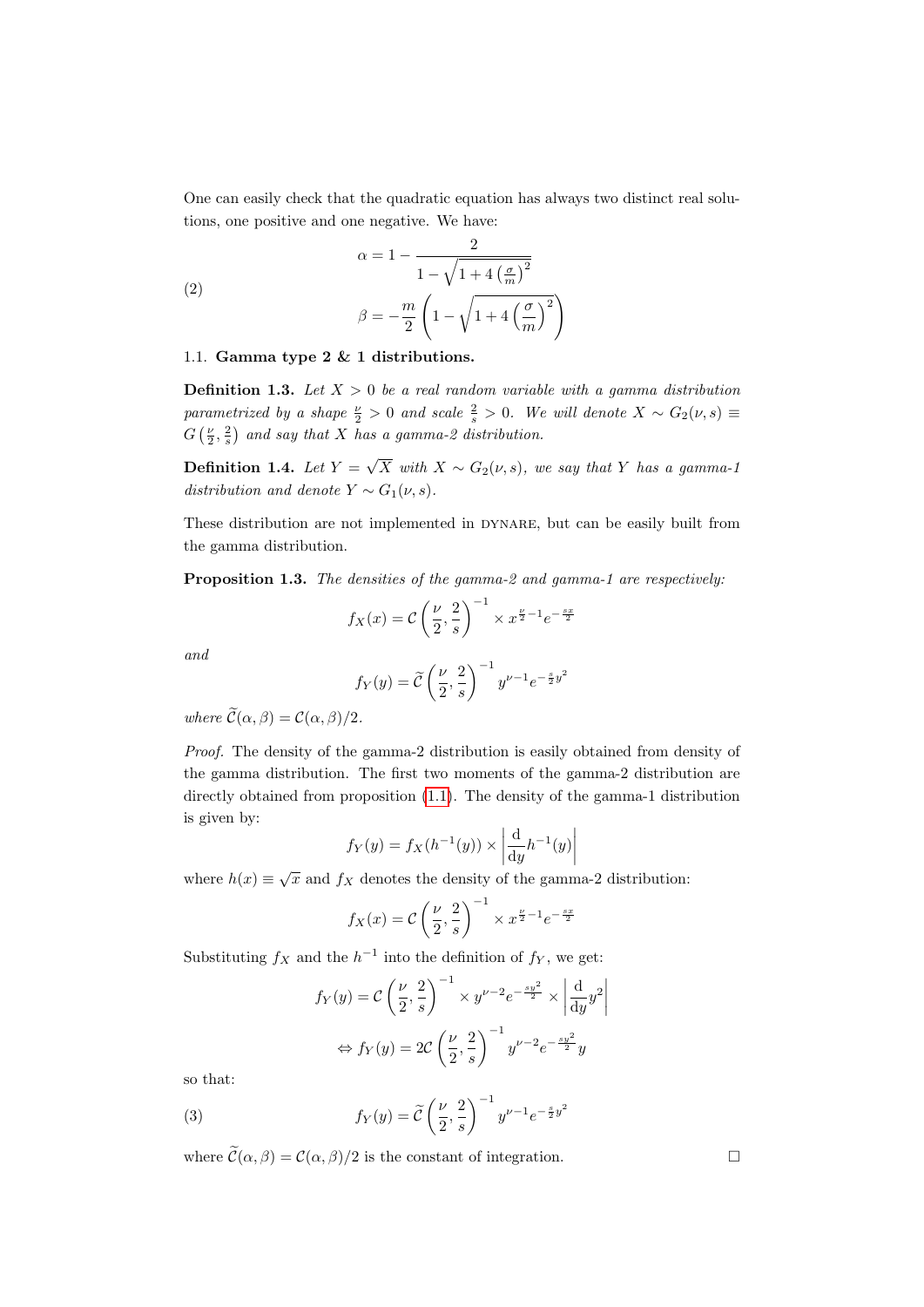<span id="page-3-0"></span>**Proposition 1.4.** If  $X \sim G_2(\nu, s)$ , then the expectation and variance of X are:

$$
\mu = \frac{\nu}{s}
$$

$$
\sigma^2 = \frac{2\nu}{s^2}
$$

Proof. By substituting the definition of the gamma-2 distribution in proposition [1.1.](#page-0-0)

**Proposition 1.5.** If  $Y \sim G_1(\nu, s)$ , then the expectation and variance of Y are:

$$
\mu = \sqrt{\frac{2}{s}} \frac{\Gamma\left(\frac{\nu+1}{2}\right)}{\Gamma\left(\frac{\nu}{2}\right)}
$$

$$
\sigma^2 = \frac{\nu}{s} - \mu^2
$$

Proof. The expectation of this distribution is defined by:

$$
\mu = \widetilde{\mathcal{C}} \left( \frac{\nu}{2}, \frac{2}{s} \right)^{-1} \int_0^\infty y^\nu e^{-\frac{s}{2} y^2} dy
$$

$$
= \mathcal{C} \left( \frac{\nu}{2}, \frac{2}{s} \right)^{-1} \int_0^\infty x^{\frac{\nu}{2} - \frac{1}{2}} e^{-\frac{s}{2} x} dx
$$

$$
= \frac{\Gamma \left( \frac{\nu}{2} + \frac{1}{2} \right) \left( \frac{2}{s} \right)^{\frac{\nu}{2} + \frac{1}{2}}}{\Gamma \left( \frac{\nu}{2} \right) \left( \frac{2}{s} \right)^{\frac{\nu}{2}}}
$$

So that

$$
\mu = \sqrt{\frac{2}{s}} \frac{\Gamma\left(\frac{\nu+1}{2}\right)}{\Gamma\left(\frac{\nu}{2}\right)}
$$

For the second order moment, we have:

$$
\mathbb{E}\left[Y^2\right]=\mathbb{E}[X]
$$

where  $X \sim G_2(\nu, s)$ . Using proposition [1.4](#page-3-0) we obtain:

$$
\mathbb{E}\left[Y^2\right] = \frac{\nu}{s}
$$

 $\Box$ 

1.2. Chi-squared and Exponential distributions. A number of distributions may be defined as special cases of the Gamma distribution. A chi-squared distribution with  $\nu$  degrees of freedom,  $\chi^2(\nu)$ , is a gamma distribution:  $G\left(\frac{\nu}{2},2\right)$ . The chi-squared prior is not implemented in DYNARE but obviously the user can obtain it by carefully choosing the expectation and variance of the gamma prior (that is, by setting  $\mu = \nu$  and  $\sigma^2 = 2\nu$ ). As long as the variance is twice the expectation, the prior is a chi-squared distribution. An exponential distribution with expectation  $\lambda^{-1}$ ,  $\xi(\lambda)$ , is also a gamma distribution:  $G\left(1, \frac{1}{\lambda}\right)$ . Again the exponential prior is not implemented in DYNARE but is obtained from the gamma distribution as long as the prior expectation is the squared root of the prior variance. As a consequence, by using the gamma prior and setting  $\mu = \sigma$  the user chooses a distribution whose mode is zero.

1.3. Shifted gamma distribution. The support of the gamma distribution is usually the positive real line. In dynare the user has the possibility to shift the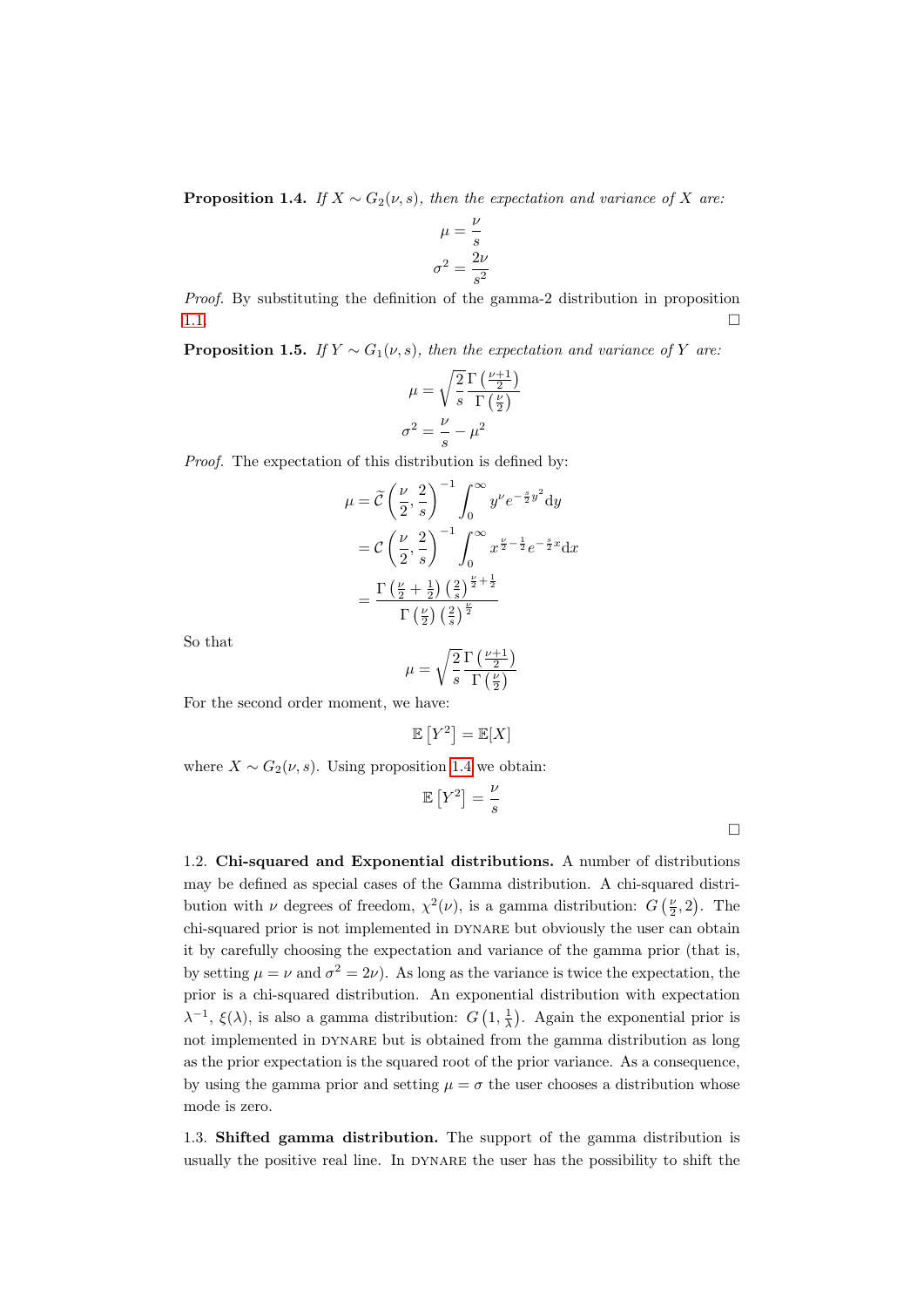support of this distribution. This may be useful, for instance, if someone wants to estimate the elasticity of substitution of a CES production function with the (deterministic) belief that this elasticity has to be greater than one (Cobb-Douglas technology). The density is then defined with three parameters  $\alpha > 0$  (shape),  $\beta > 0$  (scale) and  $\delta$  (location, the lower bound of the distribution's support):

(4) 
$$
f(x) = \mathcal{C}(\alpha, \beta)^{-1} \times (x - \delta)^{\alpha - 1} e^{-\frac{x - \delta}{\beta}}
$$

where the constant of integration is defined as before. Obviously this shift affects the first moment ( $\mu = \delta + \alpha \beta$ ) and the mode of the distribution (the same shift applies) but not the variance.

### 2. Inverted gamma distribution

**Definition 2.1.** Let  $X$  be a gamma distributed random variable with shape parameter  $\alpha > 0$  and scale parameter  $\beta > 0$ . Then  $Z = X^{-1}$  is said to be inverted gamma distributed,  $Z \sim IG(\alpha, \beta)$ .

<span id="page-4-0"></span>**Proposition 2.1.** The density of the continuous random variable  $Z \sim IG(\alpha, \beta)$  is:

$$
f(z) = \mathcal{C}(\alpha, \beta)^{-1} \times z^{-\alpha - 1} e^{-\frac{1}{\beta z}}
$$

where  $\mathcal{C}(\alpha, \beta) = \Gamma(\alpha)\beta^{\alpha}$  is the constant of integration.

*Proof.* Let  $f_X$  denote the density of the gamma distribution and define  $h(x) = \frac{1}{x}$ . The density of the inverted gamma distribution is defined as follows:

$$
f_Z(z) = f_X(h^{-1}(z)) \times \left| \frac{d}{dz} h^{-1}(z) \right|
$$
  
=  $C(\alpha, \beta)^{-1} \times z^{-\alpha+1} e^{-\frac{1}{\beta z}} \times \left| \frac{d}{dz} \frac{1}{z} \right|$   
=  $C(\alpha, \beta)^{-1} \times z^{-\alpha-1} e^{-\frac{1}{\beta z}}$ 

<span id="page-4-1"></span>**Proposition 2.2.** The expectation and variance of  $Z \sim IG(\alpha, \beta)$  are:

$$
\mu = \frac{1}{\beta(\alpha - 1)}
$$
  

$$
\sigma^2 = \frac{1}{\beta^2(\alpha - 1)^2(\alpha - 2)} \quad \text{for any } \alpha \ge 2
$$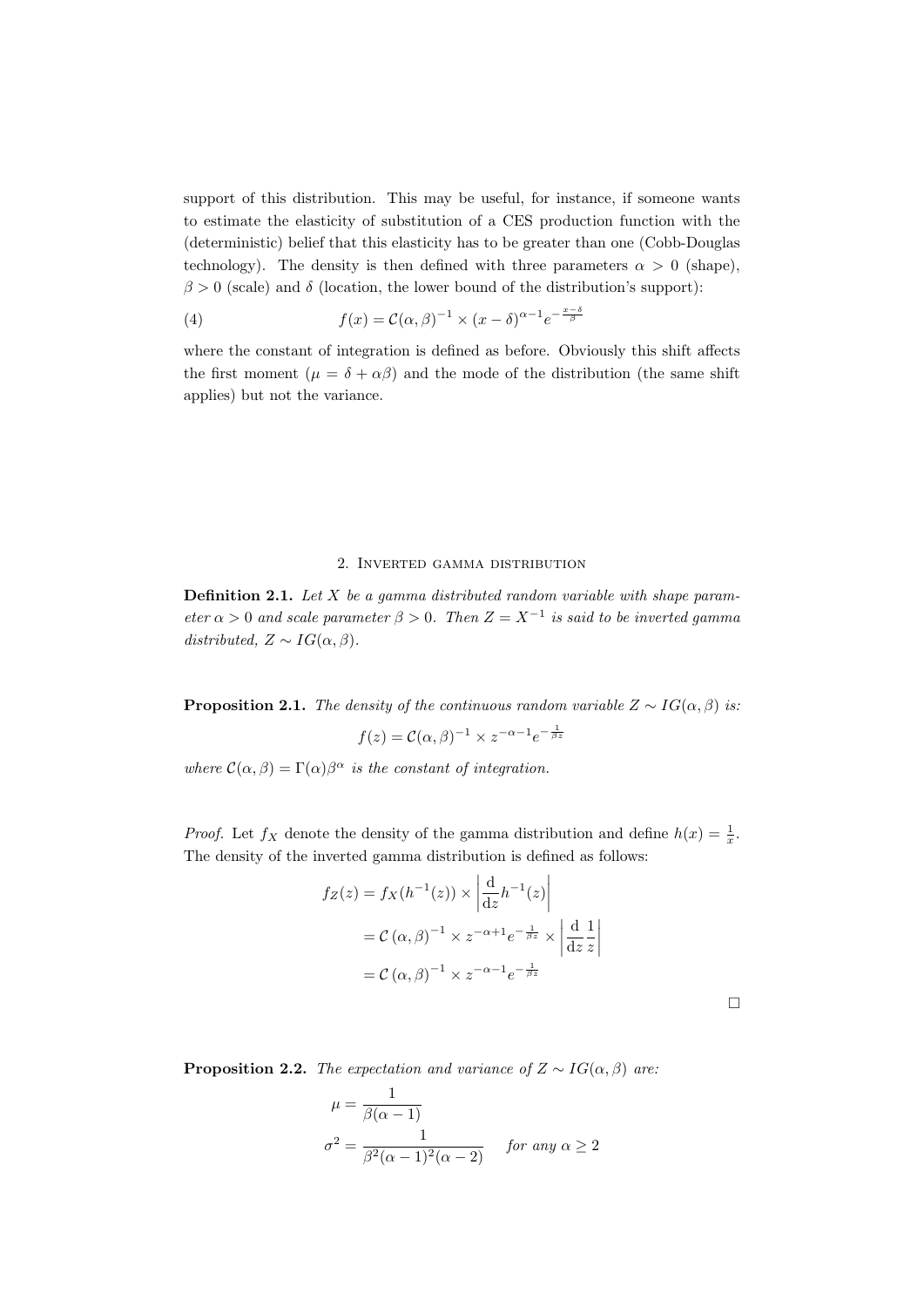Proof. By definition of the Inverse Gamma pdf, we have:

$$
\mu = C(\alpha, \beta)^{-1} \int_0^\infty z^{-\alpha} e^{-\frac{1}{\beta z}} dz
$$
  
\n
$$
= C(\alpha, \beta)^{-1} \int_0^\infty u^{\alpha-2} e^{-\frac{u}{\beta}} du
$$
  
\n
$$
= \frac{C(\alpha - 1, \beta)}{C(\alpha, \beta)}
$$
  
\n
$$
= \frac{\Gamma(\alpha - 1)\beta^{\alpha - 1}}{\Gamma(\alpha)\beta^{\alpha}}
$$
  
\n
$$
= \frac{\Gamma(\alpha - 1)\beta^{\alpha - 1}}{(\alpha - 1)\Gamma(\alpha - 1)\beta^{\alpha}}
$$
  
\n
$$
= \frac{1}{(\alpha - 1)\beta}
$$

and

$$
\mathbb{E}[Z^2] = \mathcal{C}(\alpha, \beta)^{-1} \int_0^\infty z^{-\alpha+1} e^{-\frac{1}{\beta z}} dz
$$
  
\n
$$
= \mathcal{C}(\alpha, \beta)^{-1} \int_0^\infty u^{\alpha-3} e^{-\frac{u}{\beta}} du
$$
  
\n
$$
= \frac{\mathcal{C}(\alpha-2, \beta)}{\mathcal{C}(\alpha, \beta)}
$$
  
\n
$$
= \frac{\Gamma(\alpha-2)\beta^{\alpha-2}}{\Gamma(\alpha)\beta^{\alpha}}
$$
  
\n
$$
= \frac{\Gamma(\alpha-2)\beta^{\alpha-2}}{(\alpha-2)(\alpha-1)\Gamma(\alpha-2)\beta^{\alpha}}
$$
  
\n
$$
= \frac{1}{(\alpha-1)(\alpha-2)\beta^2}
$$

so that

$$
\sigma^{2} = \frac{1}{(\alpha - 1)(\alpha - 2)\beta} - \frac{1}{(\alpha - 1)^{2}\beta^{2}}
$$
  
= 
$$
\frac{(\alpha - 1)}{(\alpha - 1)^{2}\beta^{2}(\alpha - 2)} - \frac{\alpha - 2}{(\alpha - 1)^{2}\beta^{2}(\alpha - 2)}
$$
  
= 
$$
\frac{1}{(\alpha - 1)^{2}\beta^{2}(\alpha - 2)}
$$

 $\Box$ 

The system of equations defining the expectation and the variance can be solved for the shape and scale parameters:

(5) 
$$
\alpha = 2 + \left(\frac{\mu}{\sigma}\right)^2
$$

$$
\beta = \frac{1}{\mu \left[1 + \left(\frac{\mu}{\sigma}\right)^2\right]}
$$

This distribution is not implemented in DYNARE.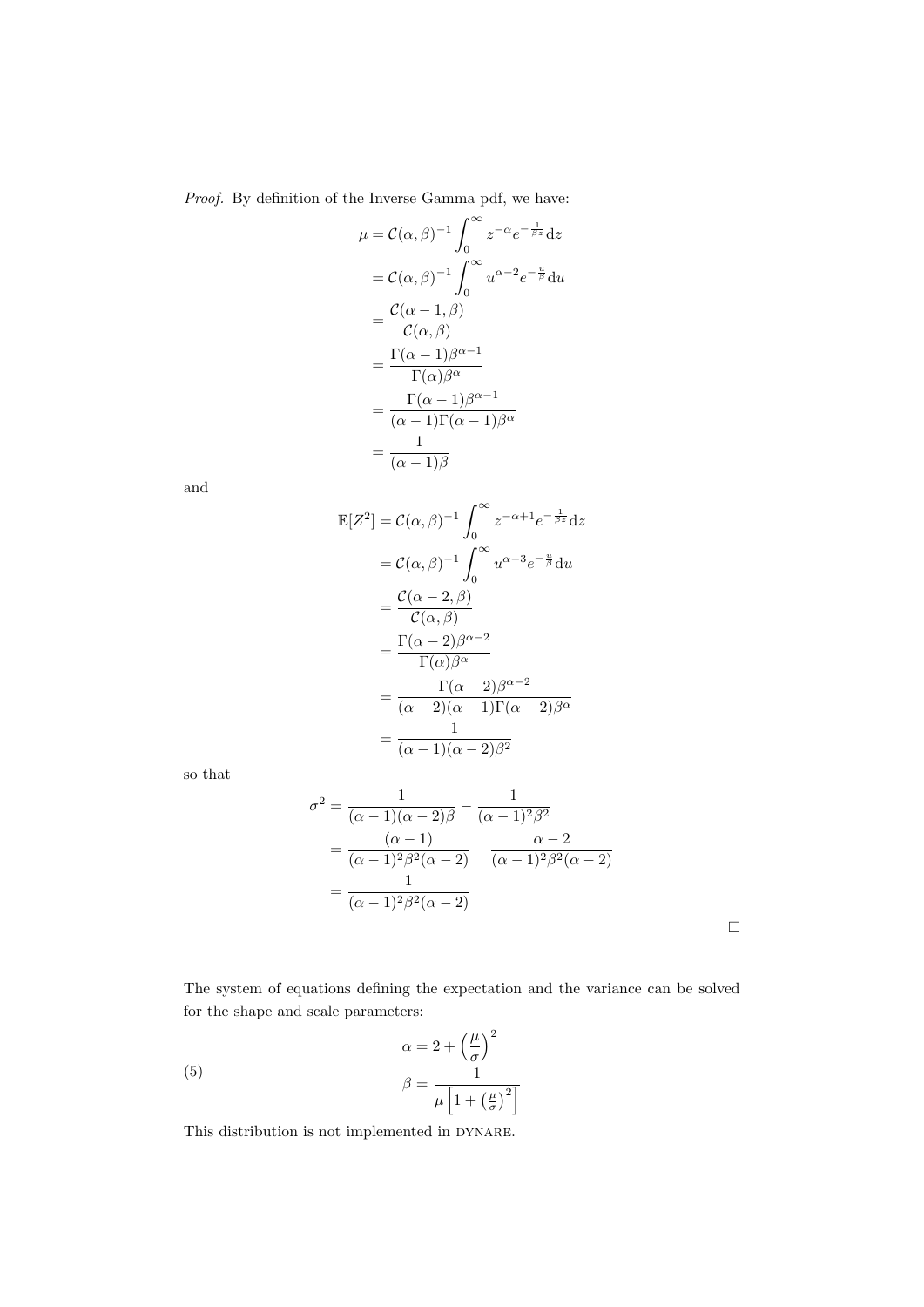**Proposition 2.3.** The mode of  $Z \sim IG(\alpha, \beta)$  is strictly positive:

$$
m = \frac{1}{\beta(1+\alpha)}
$$

Proof. We have:

$$
\frac{\mathrm{d}}{\mathrm{d}z}f(z) = \mathcal{C}(\alpha, \beta)^{-1} z^{-\alpha - 2} e^{-\frac{1}{\beta z}} \left\{ \frac{1}{\beta z} - (1 + \alpha) \right\}
$$

There exists only one value of z such that this first derivate is zero:

$$
\frac{\mathrm{d}}{\mathrm{d}z}f(z) = 0 \Leftrightarrow z = \frac{1}{\beta(1+\alpha)}
$$

Again one may prefer to define this distribution by specifying the mode and the variance (see below for the inverse gamma-2 distribution). Note that it is also possible to define this distribution by specifying the expectation and the mode. We have:

$$
\begin{cases} \mu = \frac{1}{\beta(\alpha - 1)} \\ m = \frac{1}{\beta(\alpha + 1)} \end{cases}
$$

or equivalently:

$$
\begin{cases} \mu &= \frac{1}{\beta(\alpha-1)} \\ m &= \mu \frac{\alpha-1}{(\alpha+1)} \end{cases}
$$

We can solve the second equation for  $\alpha$ . We have:

$$
\alpha = \left(1 - \frac{m}{\mu}\right)^{-1} \left(\frac{m}{\mu} + 1\right) = \frac{\mu + m}{\mu - m}
$$

and by substitution:

$$
\beta = \frac{1}{2}\left(\frac{1}{m} - \frac{1}{\mu}\right) = \frac{\mu - m}{2\mu m}
$$

## 2.1. Inverted gamma-2 and gamma-1 distributions.

**Definition 2.2.** Let  $X > 0$  be a real random variable with a gamma-2 distribution,  $X \sim G\left(\frac{\nu}{2}, \frac{2}{s}\right)$ .  $Y = X^{-1}$  is said to have an inverted gamma-2 distribution  $Y \sim$  $IG_2(\nu, s)$ .

**Proposition 2.4.** The probability density function of  $Y \sim IG_2(\nu, s)$  is:

$$
f_Y(y) = C\left(\frac{\nu}{2}, \frac{2}{s}\right)^{-1} \times y^{-\frac{\nu}{2}-1}e^{-\frac{s}{2y}}
$$

*Proof.* Direct from proposition [2.1](#page-4-0) with  $\alpha = \nu/2$  and  $\beta = 2/s$ .

<span id="page-6-0"></span>**Proposition 2.5.** The expectation and variance of  $Y \sim IG_2(\nu, s)$  are:

$$
\mu = \frac{s}{\nu - 2}
$$

$$
\sigma^2 = \frac{2\mu^2}{\nu - 4}
$$

*Proof.* Direct from proposition [2.2](#page-4-1) with  $\alpha = \nu/2$  and  $\beta = 2/s$ .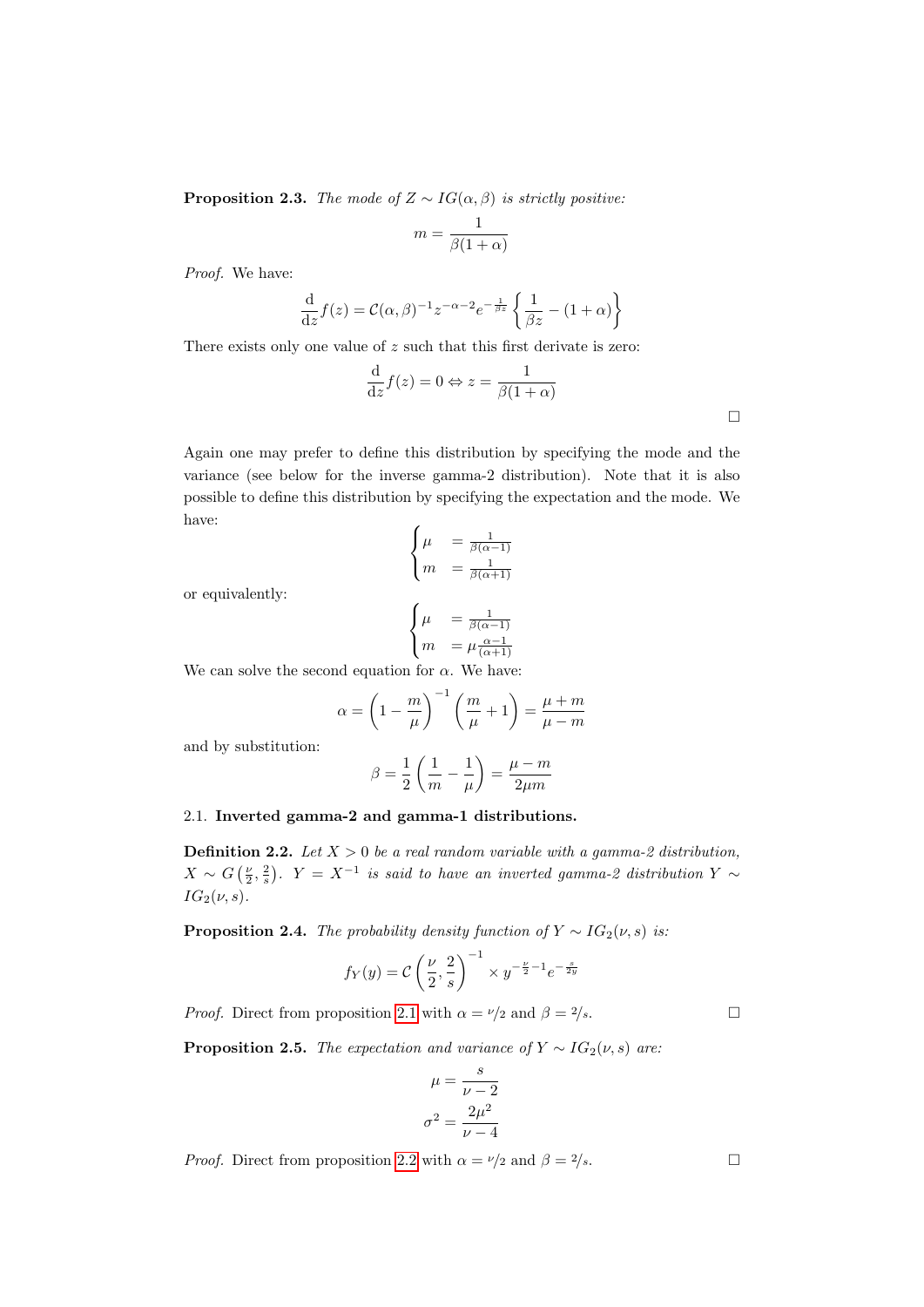The inverted gamma-2 distribution is implemented in dynare as a prior, using the keyword INV GAMMA2 PDF. The user has to specify  $\mu$  and  $\sigma$ , and DYNARE solves the two equations given in proposition [2.5](#page-6-0) for the scale and shape parameters:

(6)  

$$
s = 2\mu \left(1 + \frac{\mu^2}{\sigma^2}\right)
$$

$$
\nu = 2\left(2 + \frac{\mu^2}{\sigma^2}\right)
$$

This distribution is often used as a prior for the variance of a structural shock or measurement error. Note that the sole difference between an inverted gamma distribution and the inverted gamma-2 distribution is in the parametrization of the shape and scale parameters. If the prior distribution is defined by its first and second moments, this difference does not matter.

<span id="page-7-1"></span>**Proposition 2.6.** The mode of  $Y \sim IG_2(\nu, s)$  is:

$$
m = \frac{s}{\nu + 2} > 0
$$

Proof. We have:

$$
\frac{\mathrm{d}}{\mathrm{d}y} f_Y(y) = C \left( \frac{\nu}{2}, \frac{2}{s} \right)^{-1} y^{-\frac{\nu}{2} - 2} e^{-\frac{s}{2y}} \left\{ \frac{s}{2y} - \left( \frac{\nu}{2} + 1 \right) \right\}
$$

There exists only one value such that the first derivate is zero:

$$
\frac{\mathrm{d}}{\mathrm{d}y} f_Y(y) = 0 \Leftrightarrow y = \frac{s}{\nu + 2}
$$

One can define the prior using the mode and the variance (or alternatively the mode and the mean). Substituting the expression for the mode in the expression for  $\sigma^2$  and rearranging we obtain the following cubic equation for  $\nu$ :

<span id="page-7-0"></span>(7) 
$$
\varphi_{\delta}(\nu) \equiv \nu^3 - (8+\delta)\nu^2 + (20-4\delta)\nu - 16 - 4\delta = 0
$$

where  $\delta = 2 (m/\sigma)^2$ .

Proposition 2.7. The cubic equation [7](#page-7-0) has only one real solution greater than four.

Let  $\nu^*(\delta)$  be the pertinent root of  $\varphi$ . We then have  $s^* = m(\nu^*(\delta) + 2)$  by inverting the mode formula given in proposition [2.6.](#page-7-1)

*Proof.* Let  $\bar{\nu}_1(\delta)$  and  $\bar{\nu}_2(\delta)$  be the roots of the second order polynomial  $\varphi'_\delta(\nu)$ . One can show that they are given by :

$$
\bar{\nu}_1(\delta) = \frac{16 + 2\delta - 2\sqrt{\delta^2 + 28\delta + 4}}{6} \le 2 \quad \forall \delta \ge 0
$$

and

$$
\bar{\nu}_2(\delta) = \frac{16 + 2\delta + 2\sqrt{\delta^2 + 28\delta + 4}}{6} \ge \frac{10}{3} \quad \forall \delta \ge 0
$$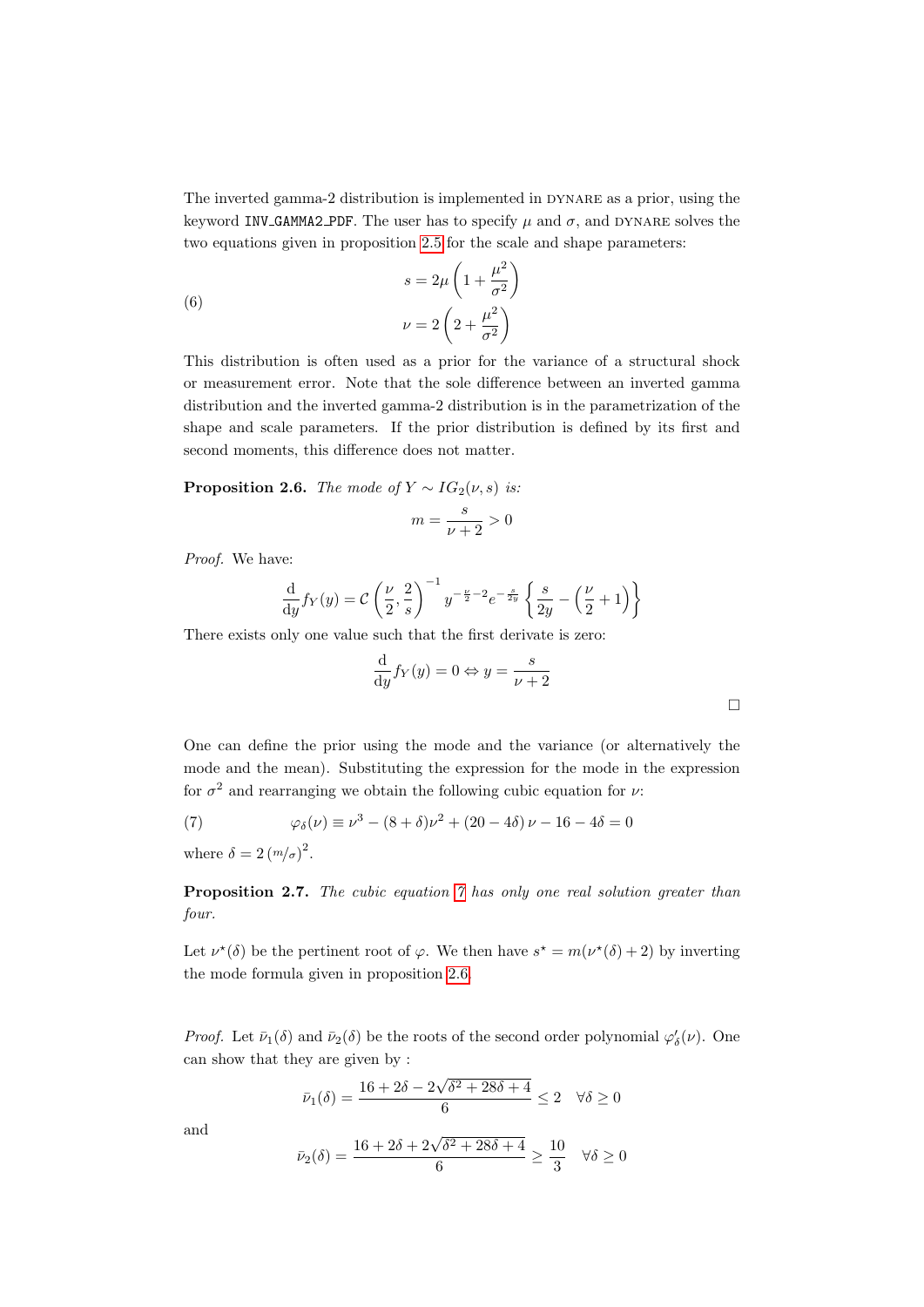Let  $\tilde{\nu}(\delta) = \frac{8}{3} + \frac{\delta}{3}$  be the root of  $\varphi''_{\delta}(\nu)$ , we have :

$$
\bar{\nu}_1(\delta) < \tilde{\nu}(\delta) < \bar{\nu}_2(\delta)
$$

for any value of  $\delta$ . As a consequence, we have  $\varphi'_\delta(\tilde{\nu}(\delta)) < 0$  and also  $\varphi_\delta(\bar{\nu}_2(\delta)) < 0$ . Knowing that  $\varphi_{\delta}(\nu)$  is monotone increasing in  $[\bar{\nu}_{2}(\delta), +\infty)$  and  $\varphi_{\delta}(4) = -36\delta \leq 0$ , the biggest root of the third order polynomial has to be greater than four.

 $\Box$ 

In practice we instead usually define the priors over standard deviations, that is over the square root of the variance. This motivates the following definition.

**Definition 2.3.** Let  $X > 0$  be a real random variable with a gamma-1 distribution,  $X \sim G_1(\nu, s)$ .  $Y = X^{-1}$  is said to have an inverted gamma-1 distribution  $Y \sim$  $IG_1(\nu, s)$ .

**Proposition 2.8.** The probability density function of  $Y \sim IG_1(\nu, s)$  is:

$$
f_Y(y) = \widetilde{C}\left(\frac{\nu}{2}, \frac{2}{s}\right)^{-1} y^{-\nu - 1} e^{-\frac{s}{2y^2}}
$$

*Proof.* Let  $f_X$  denote the density of the gamma-1 distribution and define  $h(x)$  =  $1/x$ . The density of the inverted gamma-1 distribution is defined as follows:

$$
f_Y(y) = f_X(h^{-1}(y)) \times \left| \frac{d}{dy} h^{-1}(y) \right|
$$
  
=  $\widetilde{C} \left( \frac{\nu}{2}, \frac{2}{s} \right)^{-1} y^{-\nu+1} e^{-\frac{s}{2y^2}} \frac{1}{y^2}$   
=  $\widetilde{C} \left( \frac{\nu}{2}, \frac{2}{s} \right)^{-1} y^{-\nu-1} e^{-\frac{s}{2y^2}}$ 

<span id="page-8-0"></span>**Proposition 2.9.** The expectation and variance of  $Y \sim IG_1(\nu, s)$  are:

$$
\mu = \sqrt{\frac{s}{2}} \frac{\Gamma\left(\frac{\nu - 1}{2}\right)}{\Gamma\left(\frac{\nu}{2}\right)}
$$

$$
\sigma^2 = \frac{s}{\nu - 2} - \mu^2
$$

Proof. The first order moment is defined by:

$$
\mu = \tilde{C} \left(\frac{\nu}{2}, \frac{2}{s}\right)^{-1} \int_0^\infty yy^{-\nu - 1} e^{-\frac{s}{2y^2}} dy
$$
  
\n
$$
= \tilde{C} \left(\frac{\nu}{2}, \frac{2}{s}\right)^{-1} \frac{1}{2} \int_0^\infty x^{\frac{\nu}{2} - \frac{1}{2} - 1} e^{-\frac{s}{2}x} dx
$$
  
\n
$$
= C \left(\frac{\nu}{2}, \frac{2}{s}\right)^{-1} \int_0^\infty x^{\frac{\nu - 1}{2} - 1} e^{-\frac{s}{2}x} dx
$$
  
\n
$$
= \frac{\Gamma\left(\frac{\nu - 1}{2}\right) \left(\frac{2}{s}\right)^{\frac{\nu - 1}{2}}}{\Gamma\left(\frac{\nu}{2}\right) \left(\frac{2}{s}\right)^{\frac{\nu}{2}}}
$$
  
\n
$$
= \sqrt{\frac{s}{2} \frac{\Gamma\left(\frac{\nu - 1}{2}\right)}{\Gamma\left(\frac{\nu}{2}\right)}}
$$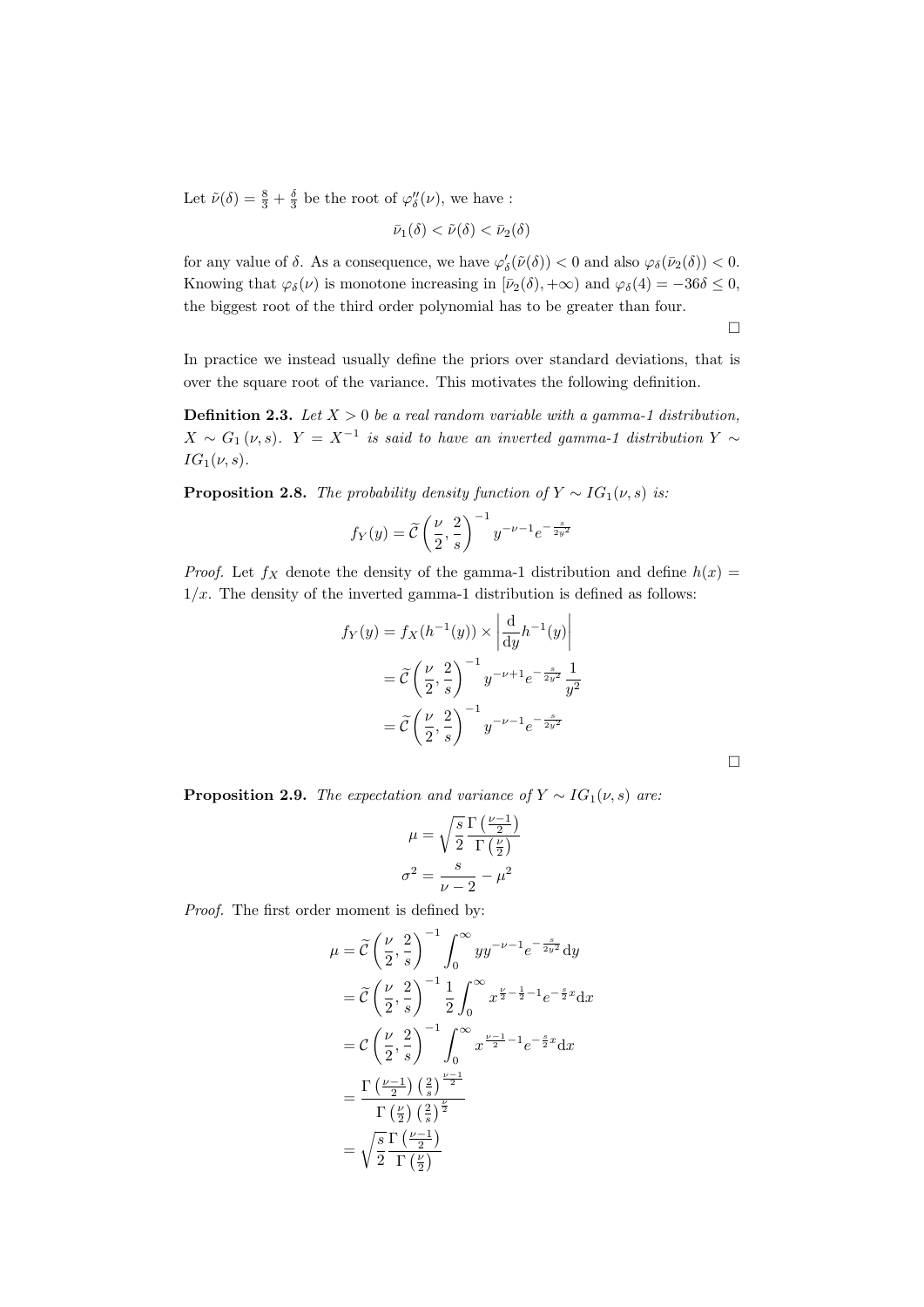The second order un-centered moment is defined by:

$$
\mathbb{E}[Y^2] = \tilde{C} \left(\frac{\nu}{2}, \frac{2}{s}\right)^{-1} \int_0^\infty y^2 y^{-\nu - 1} e^{-\frac{s}{2y^2}} dy
$$
  
\n
$$
= \tilde{C} \left(\frac{\nu}{2}, \frac{2}{s}\right)^{-1} \int_0^\infty y^{-\nu + 1} e^{-\frac{s}{2y^2}} dy
$$
  
\n
$$
= \tilde{C} \left(\frac{\nu}{2}, \frac{2}{s}\right)^{-1} \frac{1}{2} \int_0^\infty x^{\frac{\nu}{2} - 2} e^{-\frac{s}{2}x} dx
$$
  
\n
$$
= \frac{\Gamma\left(\frac{\nu}{2} - 1\right) \left(\frac{2}{s}\right)^{\frac{\nu}{2} - 1}}{\Gamma\left(\frac{\nu}{2}\right) \left(\frac{2}{s}\right)^{\frac{\nu}{2}}}
$$
  
\n
$$
= \frac{s}{2} \frac{\Gamma\left(\frac{\nu - 2}{2}\right)}{\frac{\nu - 2}{2} \Gamma\left(\frac{\nu - 2}{2}\right)}
$$
  
\n
$$
= \frac{s}{\nu - 2}
$$

So that  $\sigma^2 = \frac{s}{\nu - 2} - \mu^2$ 

The inverted gamma-1 distribution is implemented in dynare as a prior (using the keywords INV\_GAMMA1\_PDF or INV\_GAMMA\_PDF). The user has to specify  $\mu$  and  $\sigma$ , and DYNARE solves the equations given in proposition [2.9](#page-8-0) for the scale and shape parameters. There is no closed form solution in this case, a numerical approach is used. DYNARE first solves for  $\nu$  in the following equation<sup>[1](#page-9-0)</sup>:

$$
2\Gamma\left(\frac{\nu}{2}\right)^2\mu^2 = (\sigma^2 + \mu^2)(\nu - 2)\Gamma\left(\frac{\nu - 1}{2}\right)^2
$$

and then computes:

$$
s = (\sigma^2 + \mu^2)(\nu - 2)
$$

This is done in the m file inverse\_gamma\_specification.m. Note that in the case of an infinite variance we have a closed form solution:

$$
\nu = 2
$$

$$
s = \frac{2}{\pi}\mu^2
$$

**Proposition 2.10.** The mode of  $Y \sim IG_1(\nu, s)$  is:

$$
m=\sqrt{\frac{\nu-1}{s}}
$$

Proof. We have:

$$
\frac{d}{dy} f_Y(y) \propto x^{\nu} e^{-\frac{s}{2}x^2} \left\{ \frac{\nu - 1}{x^2} - s \right\}
$$
  
which is zero iff  $x = m$ .

One can define the prior using the mode and the variance. Substituting the expression for the mode in the expression for  $\sigma^2$  and rearranging we obtain:

$$
\sigma^2 m^2 = \frac{\nu - 1}{\nu - 2} - \frac{\nu - 1}{2} \left( \frac{\Gamma\left(\frac{\nu - 1}{2}\right)}{\Gamma\left(\frac{\nu}{2}\right)} \right)^2
$$

<span id="page-9-0"></span>

. The contract of the contract of the contract of the contract of the contract of the contract of the contract<br>The contract of the contract of the contract of the contract of the contract of the contract of the contract o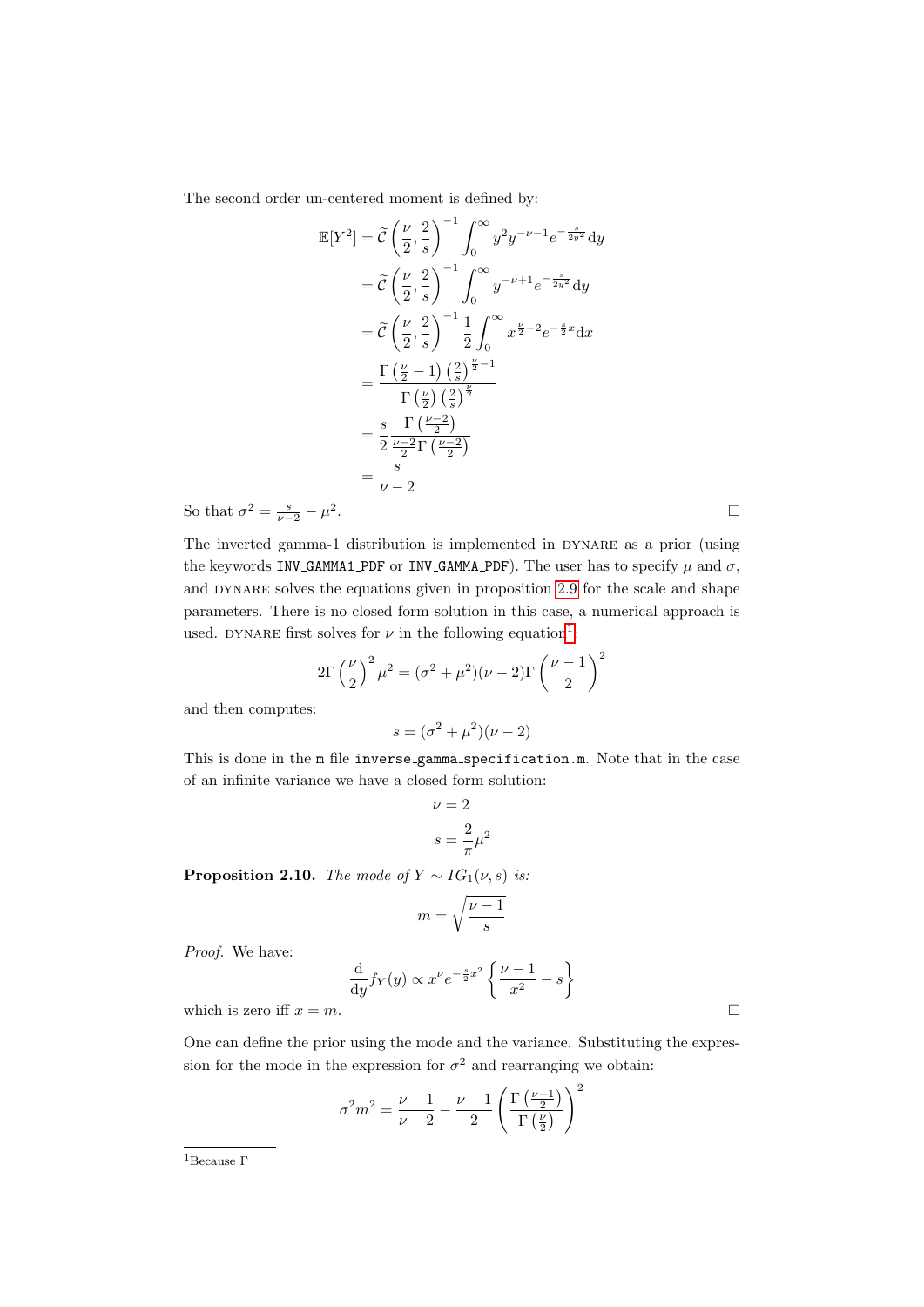Dynare numerically solves this equation for  $\nu$  and computes  $s = \nu^{-1}/m^2$ . Note that in the case of an infinite variance we have a closed form solution:

$$
\nu = 2
$$

$$
s = \frac{1}{m^2}
$$

 $\blacktriangleright$  The inverse gamma-1(-2) is usually used as a prior for the standard deviation (resp. variance) of a structural (or measurement) shock. This is because in linear models with gaussian perturbation, the Normal (for the parameters) – Inverse Gamma (for the variance of the error) prior is conjugate. Obviously this is not true for DSGE models, there is no computational advantage in choosing the inverse gamma prior.

#### 3. Beta distributions

Definition 3.1. The Beta function is defined as follows:

$$
B(\alpha, \beta) = \int_0^1 x^{\alpha - 1} (1 - x)^{\beta - 1} dx
$$

with  $(\alpha, \beta) \in \mathbb{R}^2$ .

Proposition 3.1. The Beta function can be written using the Gamma function as follows:

$$
B(\alpha, \beta) = \frac{\Gamma(\alpha)\Gamma(\beta)}{\Gamma(\alpha + \beta)}
$$

**Proposition 3.2.** Let  $X \sim G(\alpha, 1)$  and  $Y \sim G(\beta, 1)$  be two independent random variables. The random variable  $Z = X/X+Y$  is said to be beta distributed,  $Z \sim$  $\mathcal{B}(\alpha, \beta)$ , and its probability density function is given by:

$$
f_Z(z) = B(\alpha, \beta) z^{\alpha - 1} (1 - z)^{\beta - 1}
$$

**Proposition 3.3.** The expectation and variance of  $Z \sim \mathcal{B}(\alpha, \beta)$  are:

$$
\mu = \frac{\alpha}{\alpha + \beta}
$$

$$
\sigma^2 = \frac{\alpha\beta}{(\alpha + \beta)^2(\alpha + \beta + 1)}
$$

The system of equations defining the expectation and the variance can be solved for the shape and scale parameters:

(8)  

$$
\alpha = \frac{(1 - \mu)\mu^2}{\sigma^2} - \mu
$$

$$
\beta = \left(\frac{(1 - \mu)\mu}{\sigma^2} - 1\right)(1 - \mu)
$$

The beta distribution can have one, two (the density is U-shaped if and only if  $\alpha$  < 1 and  $\beta$  < 1) or an infinity of modes (if  $\alpha = \beta = 1$  the beta distribution collapses in a uniform distribution). The following proposition gives the mode of the beta in the unimodal case.